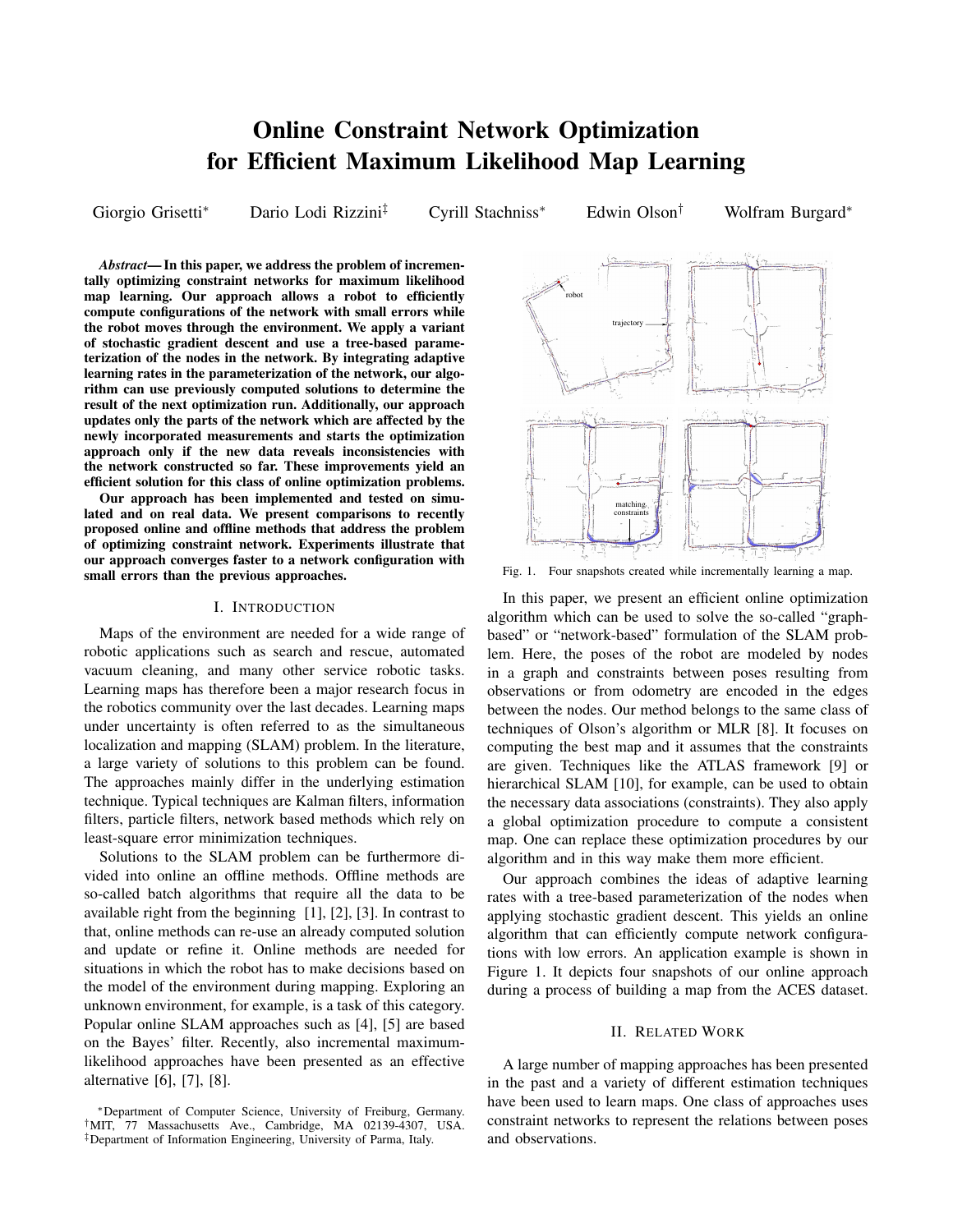Lu and Milios [1] were the first who used constraint networks to address the SLAM problem. They proposed a brute force method that seeks to optimize the whole network at once. Gutmann and Konolige [11] presented an effective way for constructing such a network and for detecting loop closures while running an incremental estimation algorithm. Frese *et al.* [8] described a variant of Gauss-Seidel relaxation called multi-level relaxation (MLR). It applies relaxation at different resolutions.

Olson *et al.* [2] were the first who applied a variant of stochastic gradient descent to compute solutions to this family of problems. They propose a representation of the nodes which enables the algorithm to perform efficient updates. Our previously presented method [3] introduced the tree parameterization that is also used in this paper. Subsequently, Olson *et al.* [6] presented an online variant of their method using adaptive learning rates. In this paper, we integrate such learning rates into the tree-based parameterization which yields a solution to the online SLAM problem that outperforms the individual methods.

Kaess *el al.* [7] proposed an on-line version of the smoothing and mapping algorithm for maximum likelihood map estimation. This approach relies on a QR factorization of the information matrix and integrates the new measurements as they are available. Using the QR factorization, the poses of the nodes in the network can be efficiently retrieved by back substitution. Additionally they keep the matrices sparse via occasional variable reordering. Frese [12] proposed the Treemap algorithm which is able to perform efficient updates of the estimate by ignoring the weak correlations between distant locations.

The contribution of this paper is an efficient online approach for learning maximum likelihood maps. It integrates adaptive learning rates into a tree-based network optimization technique using a variant of stochastic gradient descent. Our approach presents an efficient way of selecting only the part of the network which is affected by newly incorporated data. Furthermore, it allows to delay the optimization so that the network is only updated if needed.

## III. STOCHASTIC GRADIENT DESCENT FOR MAXIMUM LIKELIHOOD MAPPING

Approaches to graph-based SLAM focus on estimating the most likely configuration of the nodes and are therefore referred to as maximum-likelihood (ML) techniques [8], [1], [2]. The approach presented in this paper also belongs to this class of methods.

The goal of graph-based ML mapping algorithms is to find the configuration of the nodes that maximizes the likelihood of the observations. Let  $\mathbf{x} = (x_1 \cdots x_n)^T$  be a vector of parameters which describes a configuration of the nodes. Let  $\delta_{ii}$  and  $\Omega_{ii}$  be respectively the mean and the information matrix of an observation of node  $j$  seen from node  $i$ . Let  $f_{ji}(\mathbf{x})$  be a function that computes a zero noise observation according to the current configuration of the nodes  $j$  and  $i$ .

Given a constraint between node  $j$  and node  $i$ , we can

define the *error*  $e_{ji}$  introduced by the constraint as

$$
e_{ji}(\mathbf{x}) = f_{ji}(\mathbf{x}) - \delta_{ji} \tag{1}
$$

as well as the *residual*  $r_{ji} = -e_{ji}(\mathbf{x})$ . Let  $C =$  $\{\langle j_1, i_1 \rangle, \ldots, \langle j_M, i_M \rangle\}$  be the set of pairs of indices for which a constraint  $\delta_{j_m i_m}$  exists. The goal of a ML approach is to find the configuration  $x^*$  of the nodes that minimized the negative log likelihood of the observations. Assuming the constraints to be independent, this can be written as

$$
\mathbf{x}^* = \underset{\mathbf{x}}{\text{argmin}} \sum_{\langle j,i \rangle \in \mathcal{C}} r_{ji}(\mathbf{x})^T \Omega_{ji} r_{ji}(\mathbf{x}). \tag{2}
$$

In the remainder of this section we describe how the general framework of stochastic gradient descent can be used for minimizing Eq. (2) and how to construct a parameterization of the network which increases the convergence speed.

#### *A. Network Optimization using Stochastic Gradient Descent*

Olson *et al.* [2] propose to use a variant of the preconditioned stochastic gradient descent (SGD) to address the compute the most likely configuration of the network's nodes. The approach minimizes Eq. (2) by iteratively selecting a constraint  $\langle i, i \rangle$  and by moving the nodes of the network in order to decrease the error introduced by the selected constraint. Compared to the standard formulation of gradient descent, the constraints are not optimized as a whole but individually. The nodes are updated according to the following equation:

$$
\mathbf{x}^{t+1} = \mathbf{x}^t + \lambda \cdot \mathbf{H}^{-1} J_{ji}^T \Omega_{ji} r_{ji}
$$
 (3)

Here x is the set of variables describing the locations of the poses in the network and  $H^{-1}$  is a preconditioning matrix.  $J_{ji}$  is the Jacobian of  $f_{ji}$ ,  $\Omega_{ji}$  is the information matrix capturing the uncertainty of the observation,  $r_{ii}$  is the residual, and  $\lambda$  is the learning rate which decreases with the iteration. For a detailed explanation of Eq. (3), we refer the reader to our previous works [3], [2].

In practice, the algorithm decomposes the overall problem into many smaller problems by optimizing subsets of nodes, one subset for each constraint. Whenever time a solution for one of these subproblems is found, the network is updated accordingly. Obviously, updating the different constraints one after each other can have antagonistic effects on the corresponding subsets of variables. To avoid infinitive oscillations, one uses the learning rate  $\lambda$  to reduce the fraction of the residual which is used for updating the variables. This makes the solutions of the different sub-problems to asymptotically converge towards an equilibrium point that is the solution reported by the algorithm.

#### *B. Tree Parameterization*

The poses  $p = \{p_1, \ldots, p_n\}$  of the nodes define the configuration of the network. The poses can be described by a vector of *parameters* x such that a bidirectional mapping between p and x exists. The parameterization defines the subset of variables that are modified when updating a constraint. An efficient way of parameterizing the node is to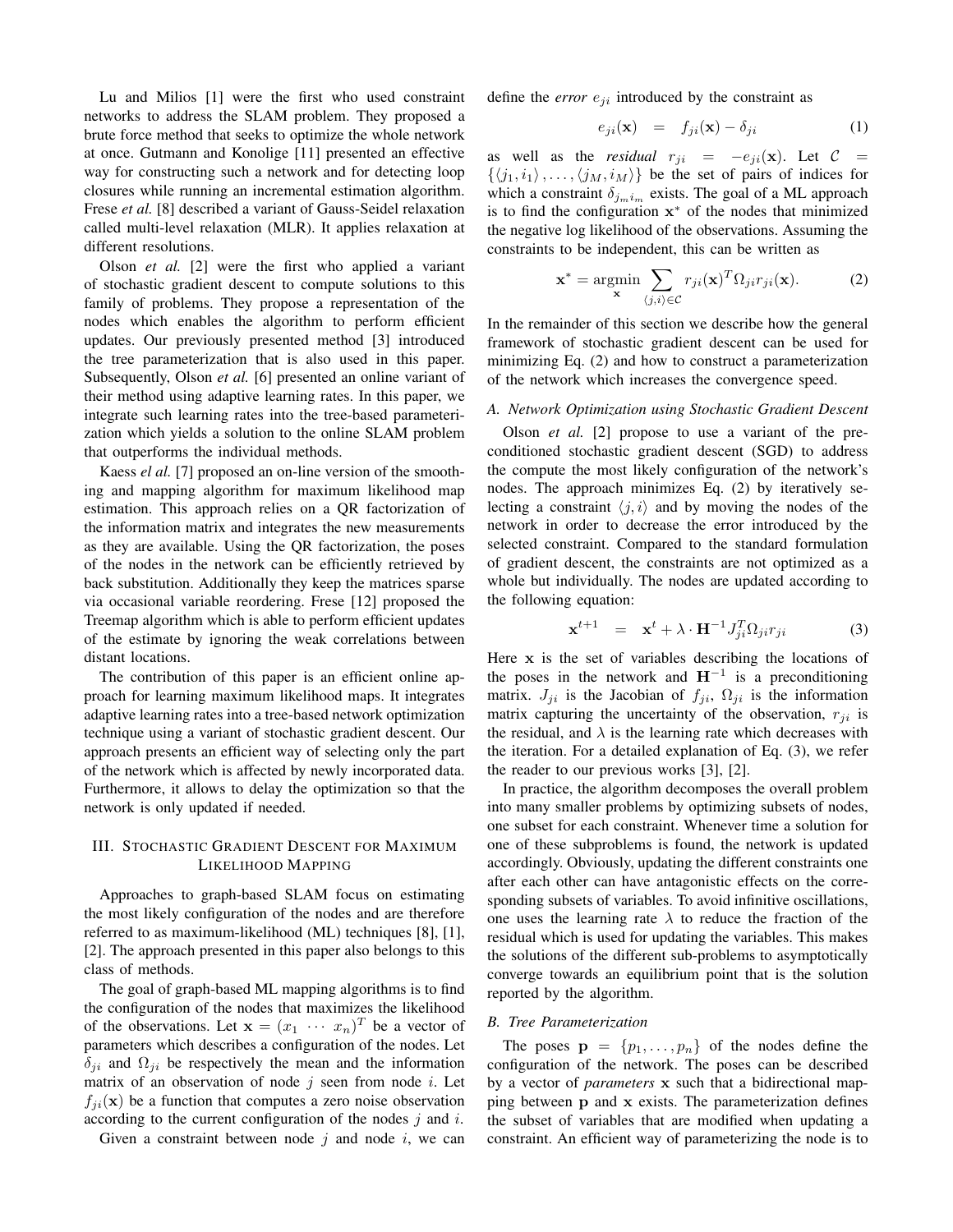use a tree. One can construct a spanning tree (not necessarily a minimum one) from the graph of poses. Given such a tree, we define the parameterization for a node as

$$
x_i = p_i - p_{\text{parent}(i)}, \tag{4}
$$

where  $p_{\text{parent}(i)}$  refers to the parent of node i in the spanning tree. As defined in Eq. (4), the tree stores the differences between poses. This is similar in the spirit to the incremental representation used in the Olson's original formulation, in that the difference in pose positions (in global coordinates) is used rather than pose-relative coordinates or rigid body transformations.

To obtain the difference between two arbitrary nodes based on the tree, one needs to traverse the tree from the first node upwards to the first common ancestor of both nodes and then downwards to the second node. The same holds for computing the error of a constraint. We refer to the nodes one needs to traverse on the tree as the path of a constraint. For example,  $P_{ji}$  is the path from node i to node j for the constraint  $\langle j, i \rangle$ . The path can be divided into an ascending part  $\mathcal{P}_{ji}^{[-]}$  of the path starting from node i and a descending part  $\mathcal{P}_{ji}^{[+]}$  to node j. We can then compute the residual in the global frame by

$$
r'_{ji} = \sum_{k^{[-]} \in \mathcal{P}_{ji}^{[-]}} x_{k^{[-]}} - \sum_{k^{[+]} \in \mathcal{P}_{ji}^{[+]}} x_{k^{[+]} + R_i \delta_{ji}}.
$$
 (5)

Here  $R_i$  is the homogeneous rotation matrix of the pose  $p_i$ . It can be computed according to the structure of the tree as the product of the individual rotation matrices along the path to the root. Note that this tree does not replace the graph as an internal representation. The tree only defines the parameterization of the nodes.

Let  $\Omega'_{ji} = R_i \Omega_{ji} R_i^T$  be the information matrix of a constraint in the global frame. According to [2], we compute an approximation of the Jacobian as

$$
J'_{ji} = \sum_{k^{[+]}\in \mathcal{P}_{ji}^{[+]}} \mathcal{I}_{k^{[+]}} - \sum_{k^{[-]}\in \mathcal{P}_{ji}^{[-]}} \mathcal{I}_{k^{[-]}},
$$
 (6)

with  $\mathcal{I}_k = \begin{pmatrix} 0 & \cdots & 0 \end{pmatrix}$  I  $k^{\text{th}}$  element  $0 \cdots 0$ ). Then, the update

of a constraint turns into

$$
\mathbf{x}^{t+1} = \mathbf{x}^t + \lambda |\mathcal{P}_{ji}|\mathbf{M}^{-1} \Omega'_{ji} r'_{ji}, \tag{7}
$$

where  $|\mathcal{P}_{ii}|$  refers to the number of nodes in  $\mathcal{P}_{ii}$ . In Eq. (7), we replaced the preconditioning matrix  $H^{-1}$  with its scaled approximation  $M^{-1}$  as described in [2]. This prevents from a computationally expensive matrix inversion.

Let the *level* of a node be the distance in the tree between the node itself and the root. We define the *top node* of a constraint as the node on the path with the smallest level. Our parameterization implies that updating a constraint will never change the configuration of a node with a level smaller than the level of the top node of the constraint.

In principle, one could apply the technique described in this section as a batch algorithm to an arbitrarily constructed spanning tree of the graph. However, our proposed method

uses a spanning tree which can be constructed incrementally, as described in the next section.

## IV. ONLINE NETWORK OPTIMIZATION

The algorithm presented in the previous section is a batch procedure. At every iteration, the poses of all nodes in the network are optimized. The fraction of the residual used in updating every constraint decreases over time with the learning rate  $\lambda$ , which evolves according to an harmonic progression. During online optimization, the network is dynamically updated to incorporate new movements and observations. In theory, one could also apply the batch version of our optimizer to correct the network. This, however, would require to compute a solution from scratch each time the robot moves or makes an observation which would obviously lead to an inefficient algorithm.

In this section we describe an incremental version of our optimization algorithm, which is suitable for solving online mapping problems. As pointed in [6] an incremental algorithm should have the following properties:

- 1) Every time a constraint is added to the network, only the part of the network which is affected by that constraint should be optimized. For example, when exploring new terrain, the effects of the optimization should not perturb distant parts of the graph.
- 2) When revisiting a known region of the environment it is common to re-localize the robot in the previously built map. One should use the information provided by the re-localization to compute a better initial guess for the position of the newly added nodes.
- 3) To have a consistent network, performing an optimization step after adding each constraint is often not needed. This happens when the newly added constraints are adequately satisfied by the current network configuration. Having a criterion for deciding when to perform unnecessary optimizations can save a substantial amount of computation.

In the remainder of this section, we present four improvements to the algorithm so that it satisfies the discussed properties.

### *A. Incremental Construction of the Tree*

When constructing the parameterization tree online, we can assume that the input is a sequence of poses corresponding to a trajectory of the robot. In this case, subsequent poses are located closely together and there exist constraints between subsequent poses resulting from odometry or scanmatching. Further constraints between arbitrary nodes result from observations when revisiting a place in the environment.

We proceed as follows: the oldest node is the root of the tree. When adding a node  $i$  to the network, we choose as its parent the oldest node for which a constraint to the node  $i$  exists. Such a tree can be constructed incrementally since adding a new node does not require to change the existing parts of the tree.

The pose  $p_i$  and parameter  $x_i$  of a newly added node i is initialized according to the position of the parent node and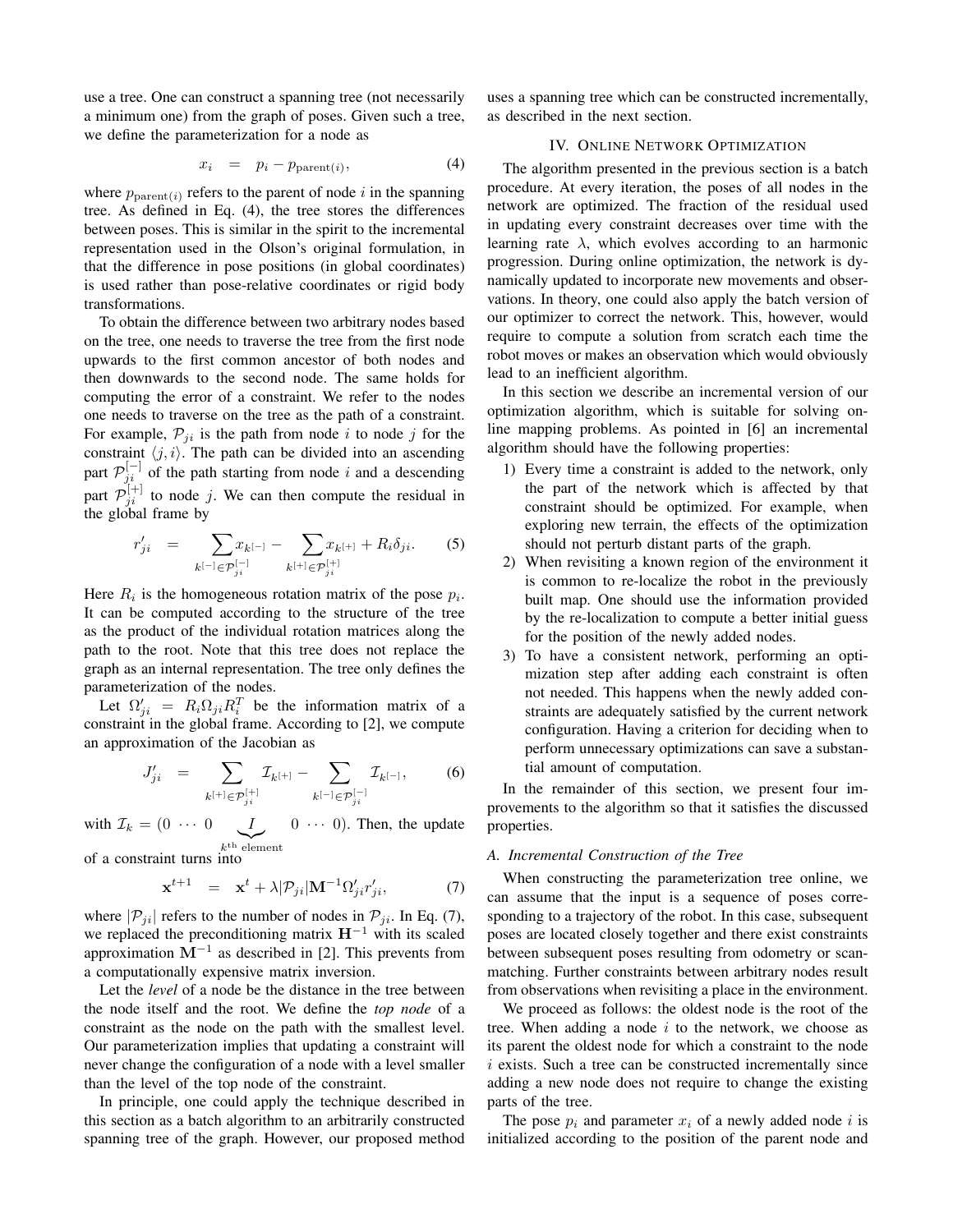the connecting constraint as

$$
p_i = p_{\text{parent}(i)} \oplus \delta_{i,\text{parent}(i)} \tag{8}
$$

$$
x_i = p_i - p_{\text{parent}(i)}.
$$
 (9)

The parent node represents an already explored part of the environment and the constraint between the new node and the parent can be regarded as a localization event in an already constructed map, thus satisfying Property 2. As shown in the experiments described below, this initialization appears to be a good heuristic for determining the initial guess of the pose of a newly added node.

### *B. Constraint Selection*

When adding a constraint  $\langle i, i \rangle$  to the graph, a subset of nodes needs to be updated. This set depends on the topology of the network and can be determined by a variant of breadth first visit. Let  $\mathcal{G}_{i,i}$  be the minimal subgraph that contains the added constraint and has only one constraint to the rest of the graph. Then, the nodes that need to be updated are all nodes of the minimal subtree that contains  $G_{i,i}$ . The precise formulation on how to efficiently determine this set is given by Algorithm 1.

**Data:** 
$$
\langle j, i \rangle
$$
: the constraint,  $G$ : the graph,  $T$ : the tree.  
\n**Result:**  $N_{ji}$ : the set of affected nodes,  $\mathcal{E}_{ji}$ : the affected constraints.  
\nQueue  $f = \text{childrenOf}(\text{topNode}(\langle j, i \rangle))$ ;  
\n $\mathcal{E}_{ji} := \text{edgesToChildren}(\text{topNode}(\langle j, i \rangle))$ ;  
\n**foreach**  $\langle a, b \rangle \in \mathcal{E}_{ji}$  **do**  
\n $|\langle a, b \rangle$ . mark = true;  
\n**end**  
\n**while**  $f \neq \{\}$  **do**  
\nNode  $n := \text{first}(f)$ ;  
\n*n.maxk* := true  
\n**foreach**  $\langle a, b \rangle \in \text{edgesOf}(n)$  **do**  
\n**if**  $\langle a, b \rangle$ . mark = true **then**  
\n $| \text{ continue};$   
\n**end**  
\nNode  $m := (a = n)?b : a$ ;  
\n**if**  $m = \text{parent}(n)$  or  $m.maxk = true$  **then**  
\n $| \text{ continue};$   
\n**end**  
\n $\langle a, b \rangle$ . mark = true;  
\n $\mathcal{E}_{ji} := \mathcal{E}_{ji} \cup \{\langle a, b \rangle\}$ ;  
\n**if**  $\langle a, b \rangle \in \mathcal{T}$  **then**  
\n $| f := f \cup \{m\}$ ;  
\n**else**  
\n $| f := f \cup \{m\}$ ;  
\n**else**  
\n**end**  
\n**end**  
\n**end**  
\n**end**  
\n**end**  
\n**end**  
\n**end**  
\n**end**  
\n**end**  
\n**end**  
\n**end**  
\n**end**  
\n**end**  
\n**end**  
\n**end**  
\n**end**  
\n**end**  
\n**end**  
\n**end**

**Algorithm 1**: Construction of the set of nodes affected by a constraint. For readability we assume that the frontier  $f$  can contain only the nodes which are not already marked.

Note that the number of nodes in  $\mathcal{G}_{j,i}$  does depend only on the root of the tree and on the overall graph. It contains all variables which are affected by adding the new costraint  $\langle i, j \rangle$ .

#### *C. Adaptive Learning Rates*

Rather than using one learning rate  $\lambda$  for all nodes, the incremental version of the algorithm uses spatially adaptive learning rates introduced in [6]. The idea is to assign an individual learning rate to each node, allowing different parts of the network to be optimized at different rates. These learning rates are initialized when a new constraint is added to the network and they decrease with each iteration of the algorithm. In the following, we describe how to initialize and update the learning rates and how to adapt the update of the network specified in Eq. (7).

*a) Initialization of the learning rates:* When a new constraint  $\langle j, i \rangle$  is added to the network, we need to update the learning rates for the nodes  $\mathcal{N}_{ii}$  determined in the previous section. First, we compute the learning rate  $\lambda'_{ji}$  for the newly introduced information. Then, we propagate this learning rate to the nodes  $\mathcal{N}_{ii}$ .e

A proper learning rate is determined as follows. Let  $\beta_{ii}$ be the fraction of the residual that would appropriately fuse the previous estimate and the new constraint. Similar to a Kalman filter,  $\beta_{ji}$  is determined as

$$
\beta_{ji} = \Omega_{ji} (\Omega_{ji} + \Omega_{ji}^{\text{graph}})^{-1},\tag{10}
$$

where  $\Omega_{ji}$  is the information matrix of the new constraint, and  $\Omega_{ji}^{\text{graph}}$  is an information matrix representing the uncertainty of the constraints in the network. Based on Eq. (10), we can compute the learning rate  $\lambda'_{ji}$  of the new constraint as

$$
\lambda'_{ji} = \max \text{row} \left( \frac{1}{|\mathcal{P}_{ji}|} (\beta_{ji} \oslash \mathbf{M} \Omega'_{ji}) \right). \tag{11}
$$

Here ⊘ represents the row by row division (see [6] for further details). The learning rate of the constraint is then propagated to all nodes  $k \in \mathcal{N}_{ji}$  as

$$
\lambda_k \leftarrow \max(\lambda_k, \lambda'_{ji}), \tag{12}
$$

where  $\lambda_k$  is the learning rate of the node k. According to Eq. (11) constraints with large residuals result in larger learning rate increases than constraints with small residuals.

*b) Update of the network:* When updating the network, one has to consider the newly introduced learning rates. During an iteration, we decrease the individual learning rates of the nodes according to a generalized harmonic progression [13]:

$$
\lambda_k \leftarrow \frac{\lambda_k}{1 + \lambda_k} \tag{13}
$$

In this way, one guarantees the strong monotonicity of  $\lambda_k$ and thus the convergence of the algorithm to an equilibrium point.

The learning rates of the nodes cannot be directly used for updating the poses since Eq. (7) requires a learning rate for each constraint and not for each node. When updating the network given the constraint  $\langle j, i \rangle$ , we obtain an average learning rate  $\tilde{\lambda}_{ji}$  from the nodes on  $\mathcal{P}_{ji}$  as

$$
\tilde{\lambda}_{ji} = \frac{1}{|\mathcal{P}_{ji}|} \sum_{k \in \mathcal{P}_{ji}} \lambda_k.
$$
\n(14)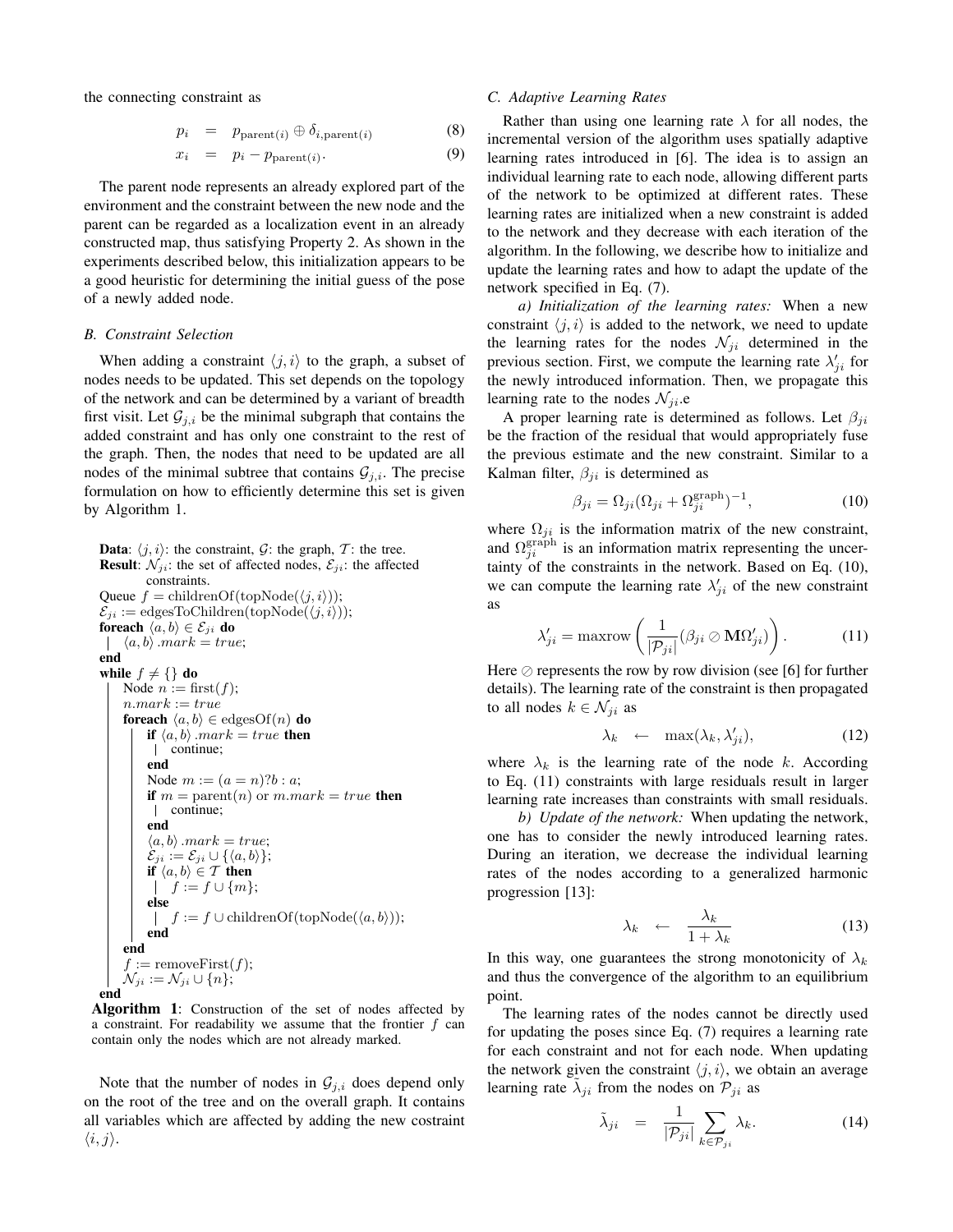Then, the constraint update turns into

$$
\Delta \mathbf{x}_k = \tilde{\lambda}_{ji} |\mathcal{P}_{ji}| \mathbf{M}^{-1} \Omega'_{ji} r'_{ji}.
$$
 (15)

#### *D. Scheduling the Network Optimization*

When adding a set of constraints  $\langle j, i \rangle \in \mathcal{C}_{\text{new}}$  to a network without performing an optimization, we can incrementally compute the error of the network as

$$
e_{\text{new}} = \sum_{\langle j,i\rangle \in \mathcal{C}_{\text{old}}} r_{ji}^T \Omega_{ji} r_{ji} + \sum_{\langle j,i\rangle \in \mathcal{C}_{\text{new}}} r_{ji}^T \Omega_{ji} r_{ji}.
$$
 (16)

Here  $e_{\text{new}}$  is the new error and  $C_{\text{old}}$  refers to the set of constraints before the modification.

To avoid unnecessary computation, we perform the optimization only if needed. This is the case when the newly incorporated information introduced a significant error compared to the error of the network before. We perform an optimization step if

$$
\frac{e_{\text{new}}}{|\mathcal{C}_{\text{new}}| + |\mathcal{C}_{\text{old}}|} > \alpha \max_{\langle j, i \rangle \in \mathcal{C}_{\text{old}}} r_{ji}^T \Omega_{ji} r_{ji}.
$$
 (17)

Here  $\alpha$  is a user-defined factor that allows the designer of a mapping system to adapt the quality of the incremental solutions to the needs of the specific application.

If we assume that the network in  $C_{old}$  has already converged, this heuristic triggers an optimization only if a significant inconsistency is revealed. Furthermore, the optimization only needs to be performed for a subset of the network and not for the whole network. The subset is given by

$$
\mathcal{E} = \bigcup_{\langle j,i\rangle \in \mathcal{C}_{\text{new}}} \mathcal{E}_{ji}.
$$
 (18)

Here  $\mathcal{E}_{ii}$  is the set of constraints to be updated given a new constraint  $\langle j, i \rangle \in \mathcal{C}_{\text{new}}$ . The sets  $\mathcal{E}_{ji}$  are computed according to Algorithm 1. This criterion satisfies Property 3 and leads to an efficient algorithm for incrementally optimizing the network of constraints.

### V. EXPERIMENTS

This section is designed to evaluate the effectiveness of the proposed methods to incrementally learn maximum likelihood maps. We first show that such a technique is well suited to generate accurate grid maps given laser range data and odometry from a real robot. Second, we provide simulation experiments to evaluate the evolution of the error and provide comparisons to our previously proposed techniques [3], [2], [6]. Finally, we illustrate the computational advantages resulting from our algorithm.

## *A. Real World Experiments*

To illustrate that our technique can be used to learn maps from real robot data, we used the freely available ACES dataset. The motivating example shown in Figure 1 depicts four different maps computed online by our incremental mapping technique. During this experiment, we extracted constraints between consecutive poses by means of pairwise scan matching. Loop closures were determined by localizing



Fig. 2. Network used in the simulated experiments. Left: initial guess. Right: ground truth.



Fig. 3. Statistical experiments showing the evolution of the error per iteration of the algorithm. Top: situation in which the robot is closes a small loop. Bottom: closure of a large loop. The statistics have been generated by considering 10 different realizations of the observation noise along the same path.

the robot in the previously built map by means of a particle filter.

As can be seen, our approach leads to accurate maps for real robot data. Similar results were obtained with all datasets we found online or recorded on our own.

## *B. Statistical Experiments on the Evolution of the Error*

In the these experiments, we moved a virtual robot on a grid world. An observation is generated each time the current position of the robot was close to a previously visited location. The observations are corrupted by a given amount of Gaussian noise. The network used in this experiment is depicted in Figure 2.

We compare our approach named *Tree Incremental* with its offline variant [3] called *Tree Offline* which solves the overall problem from scratch. In addition to that, we compare it to the offline version without the tree optimization [2] called *Olson Offline* as well as its incremental variant [6] referred to as *Olson Incremental*. For space reasons, we omit comparisons to LU decomposition, EKF, and Gauss-Seidel. The advantages of our method over these other methods is similar to those previously reported [2].

To allow a fair comparison, we disabled the scheduling of the optimization of Eq. (17) and we performed 30 iterations every time 16 constraints were added to the network. During the very first iterations, the error of all approaches may show